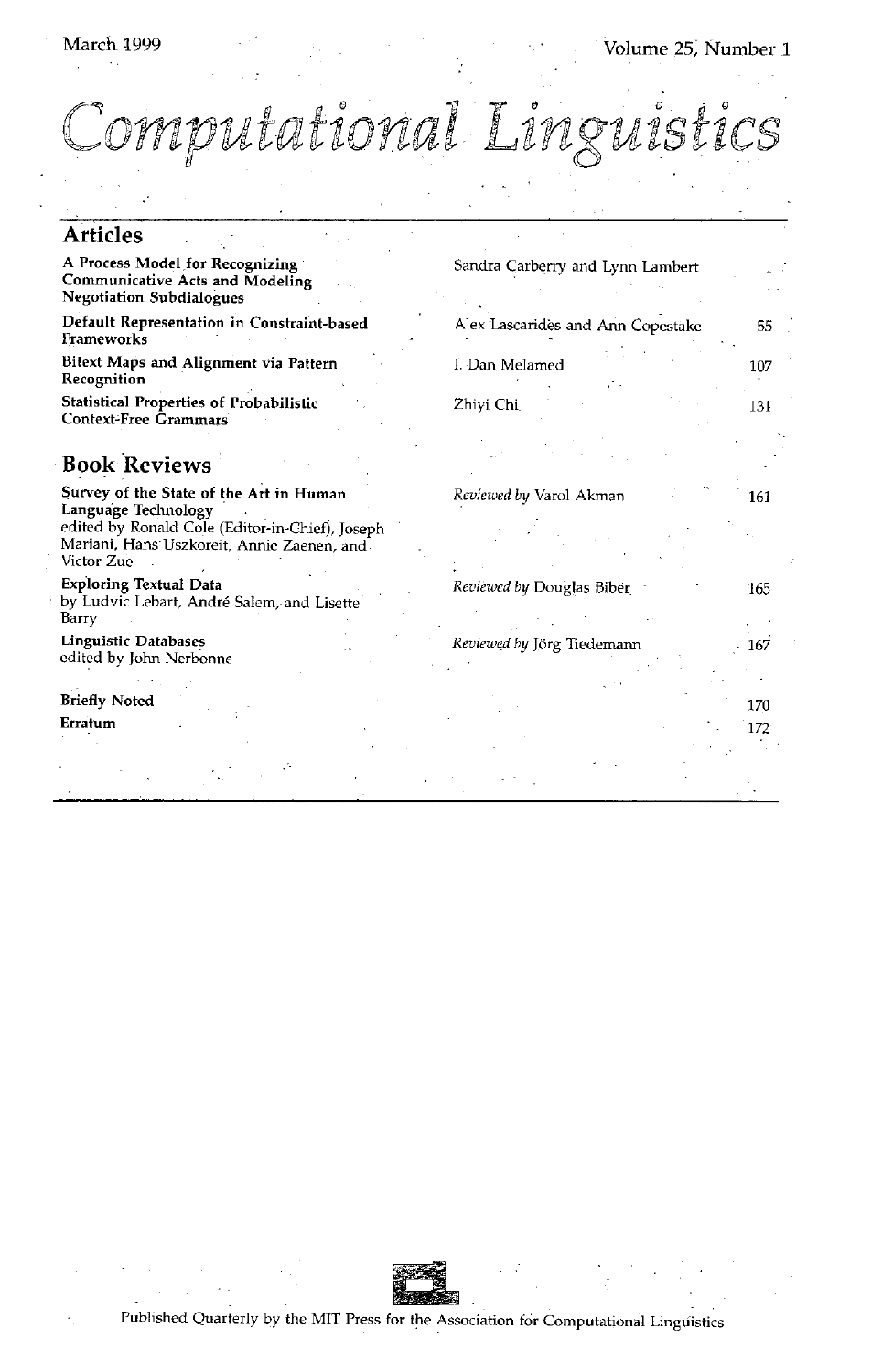### **Editor** 1993--

Julia Hirschberg *AT&T Labs-Research 180 Park Avenue, A237 Florham Park, NJ 07932-0971*  (+1 973) 360-8330 acl@research.att.com

### **Editorial Assistant**

Ana Pereira *AT&T Labs-Research Room A240 180 Park Avenue, P.O. Box 971 Florham Park, NJ 07932-0971*  acl@research.att.com fax: (973) 360-8970

## **Book Review Editor**  Graeme **Hirst**  *University of Toronto Department of Computer Science Toronto, CANADA M5S 3G4*  (+1 416) 978-8747 gh@cs.toronto.edu

**Squibs and Discussions Editor**  Pierre Isabelle *Xerox Research Centre Europe 6, chemin de Maupertuis 38240 Meylan, France*  +33 4 76 61 51 98 Pierre.Isabelle@xrce.xerox.com

#### **Editorial Board Members**  1997-99:

David Carter, *SRI International, Cambridge*  Mark Ellison, *University of Edinburgh*  Clair Gardent, *Universitdt des Saarlandes*  Marcus Kracht, Freie Universität Berlin Owen Rambow, *CoGenTeX*, Inc. James Rogers, *University of Central Florida*  Andreas Stolcke, *SRI International, Menlo Park*  Gertjan van Noord, *University of Groningen*  David Yarowsky, *Johns Hopkins University* 

#### 1998-2000:

Steven Abney, *AT&T Labs-Research*  Chris Brew, *University of Edinburgh*  Jean Carletta, *University of Edinburgh*  Genichiro Kikui, *NTT Information and Communication Systems Labs*  Shalom Lappin, *King's College London* Christopher Manning, *University of Sidney*  Christine Nakatani, *AT&T Labs-Research*  Philip Resnik, *University of Maryland* **Giorgio** Satta, *University of Padua*  Karen Sparck-Jones, *University of Cambridge*  Dekai Wu, *Hong Kong University of Science and Technology* 

#### 1999-2001:

Michael Elhadad, *Ben Gurion University*  K6iti Hasida, *Electrotechnical Laboratory*  Marti Hearst, *University of California at Berkeley*  Andrew Kehler, *SRI International, Menlo Park*  Daniel Jurafsky, *University of Colorado*  Kevin Knight, *USC Information Sciences Institute* Elizabeth Shriberg, *SRI International, Menlo Park*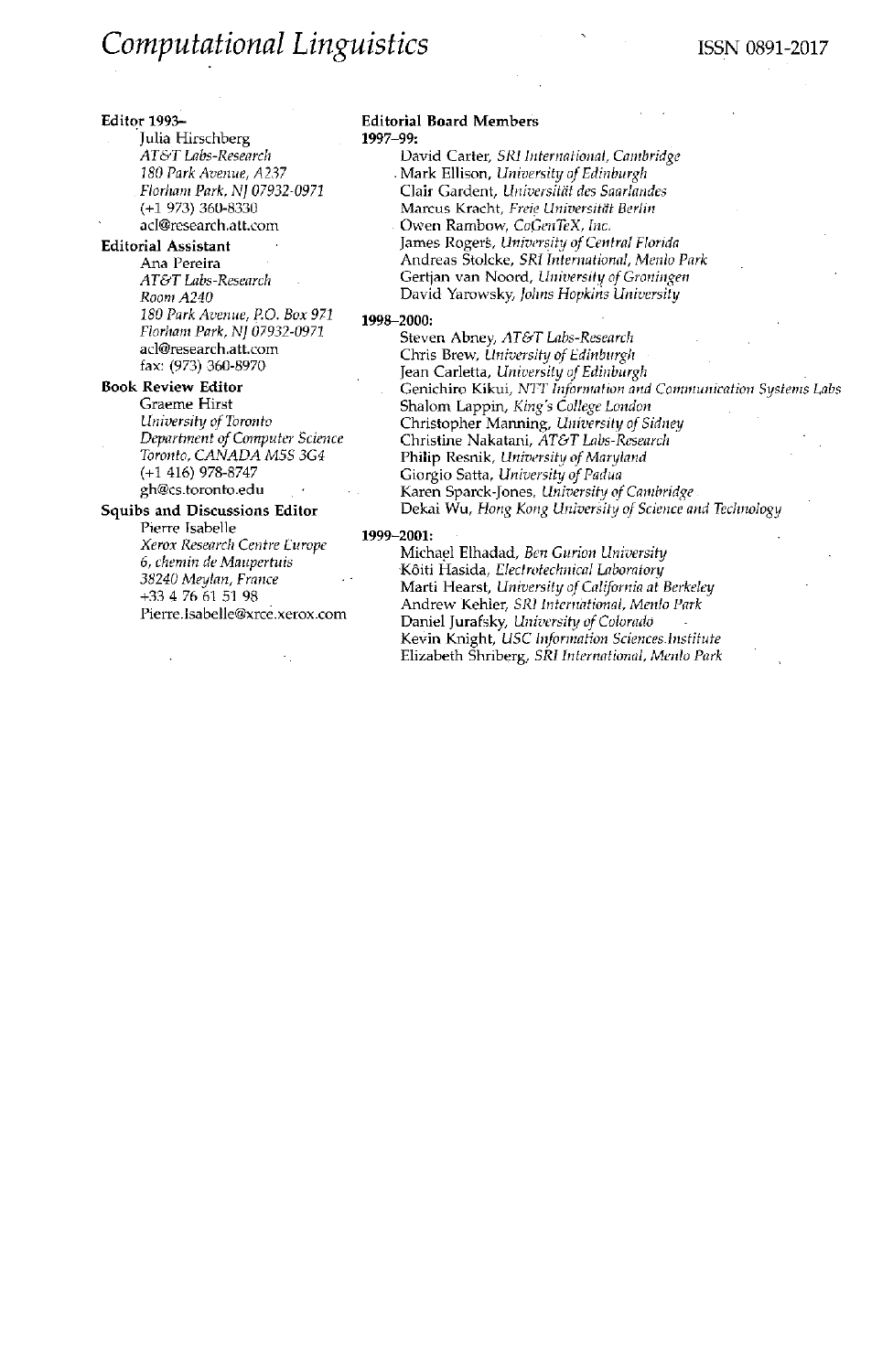# *Computational Linguistics*

| <b>Articles</b>                                                                                                                                                               |                                   |     |
|-------------------------------------------------------------------------------------------------------------------------------------------------------------------------------|-----------------------------------|-----|
| A Process Model for Recognizing<br><b>Communicative Acts and Modeling</b><br><b>Negotiation Subdialogues</b>                                                                  | Sandra Carberry and Lynn Lambert  | 1   |
| Default Representation in Constraint-based<br>Frameworks                                                                                                                      | Alex Lascarides and Ann Copestake | 55  |
| Bitext Maps and Alignment via Pattern<br>Recognition                                                                                                                          | I. Dan Melamed                    | 107 |
| Statistical Properties of Probabilistic<br><b>Context-Free Grammars</b>                                                                                                       | Zhiyi Chi                         | 131 |
| <b>Book Reviews</b>                                                                                                                                                           |                                   |     |
| Survey of the State of the Art in Human<br>Language Technology<br>edited by Ronald Cole (Editor-in-Chief), Joseph<br>Mariani, Hans Uszkoreit, Annie Zaenen, and<br>Victor Zue | <i>Reviewed by Varol Akman</i>    | 161 |
| <b>Exploring Textual Data</b><br>by Ludvic Lebart, André Salem, and Lisette<br>Barry                                                                                          | Reviewed by Douglas Biber         | 165 |
| <b>Linguistic Databases</b><br>edited by John Nerbonne                                                                                                                        | Reviewed by Jörg Tiedemann        | 167 |
| <b>Briefly Noted</b>                                                                                                                                                          |                                   | 170 |
| Erratum                                                                                                                                                                       |                                   | 172 |

 $\bar{t}$